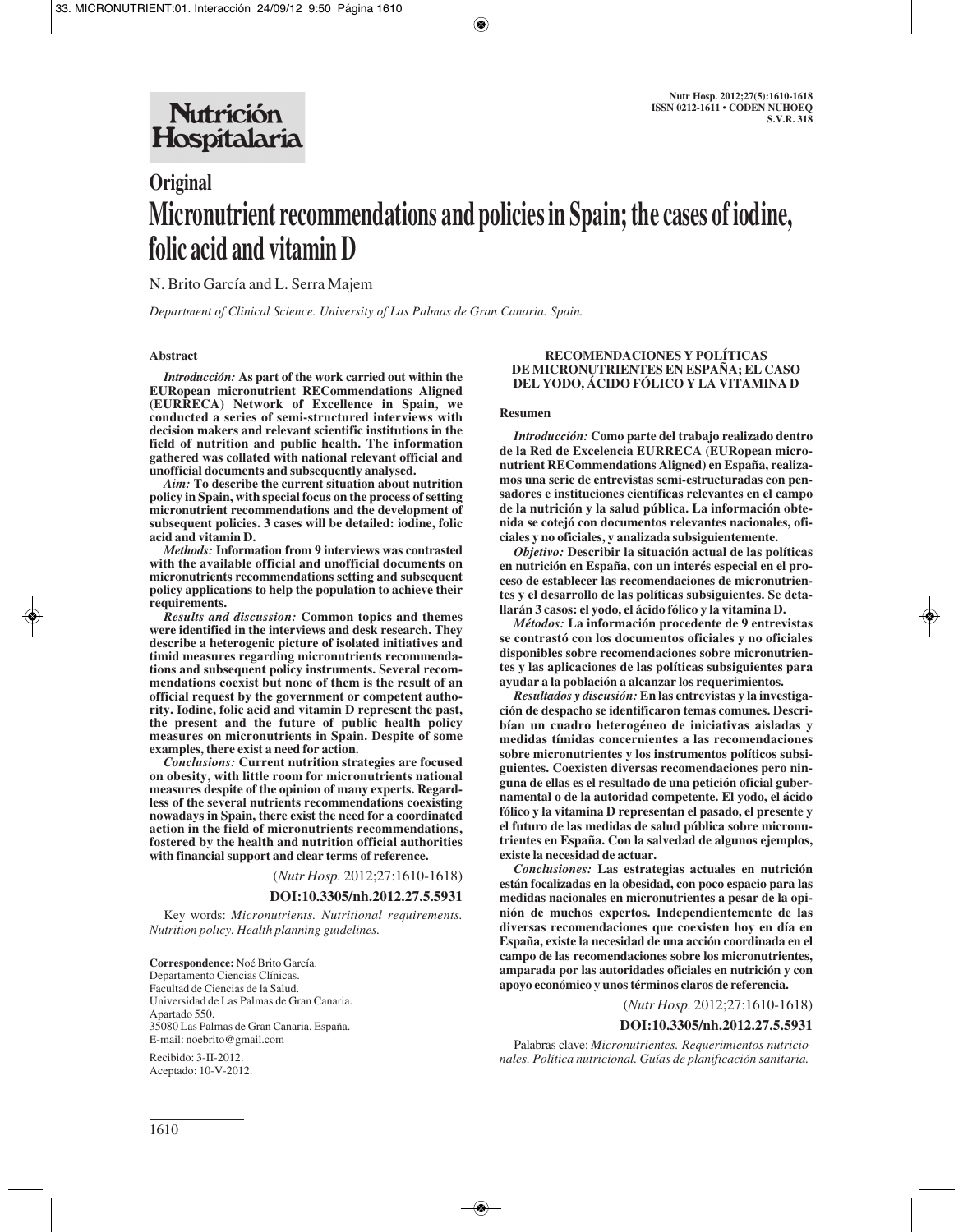# **Introduction**

The EURopean micronutrient RECommendations Aligned (EURRECA) Network of Excellence has the overall mission to overcome fragmentation and create a sustainable collaborative network to develop quality assured aligned nutrient recommendations across Europe. As part of the work carried out within this project in Spain, we conducted a series of semi-structured interviews with decision makers and relevant scientific institutions in the field of nutrition and public health. The information gathered was collated with national relevant official and unofficial documents and subsequently analysed. This procedure was also followed in several other European countries. The objective was to research in the process of setting national micronutrients recommendations and the subsequent policy instruments related. Special regard was given to three examples: iodine, folic acid and vitamin D. The findings will be used to produce guidelines and instruments to assist the process of policy decision making and how best to integrate the scientific evidence from micronutrient recommendations with other evidence bases. These guidelines and best practices will be published soon by EURRECA. Meanwhile, here we present our findings for the Spanish case.

This work is based on the desk research, interviews and data analysis carried out, as part of the EURopean micronutrient RECommendations Aligned (EURRECA) Network of Excellence, Integration Activity 1 (IA1) and Research Activity 4.3 (RA4.3).

### **Aim**

The purpose of this article is to describe the current situation about nutrition policy in Spain, with special focus on the process of setting micronutrient recommendations and the development of subsequent policies. Three examples, in line with EURRECA priority micronutrients, will be depicted to provide deep understanding of the process: the case of iodine, folic acid and vitamin D.

# **Methods**

### *Interviews*

A total number of 10 interviews were conducted in two different rows. They include relevant experts from the world of science who have participated in the development of micronutrient recommendations as well as policy makers and civil servants working in nutrition policy. Preliminary contact was also made with members of the industry and consumer associations. An interview carried out with a member of the salt industry regarding iodination of salt resulted very

| <b>Table I</b>                     |  |  |
|------------------------------------|--|--|
| Interviewees by organisation group |  |  |

| Organisation group                                                 | First row<br><i>of interviews</i> | Second row<br><i>of interviews</i> |
|--------------------------------------------------------------------|-----------------------------------|------------------------------------|
| Scientific associations/<br>expert committee                       |                                   | 2                                  |
| Independent experts/University                                     |                                   |                                    |
| Public Health department at<br><b>Regional Governments</b>         |                                   |                                    |
| Spanish agency of food safety<br>and nutrition (AESAN)             | 2                                 |                                    |
| Public Health DG-Ministry of Health,<br>social policy and equality |                                   |                                    |

instructive but hardly relevant for the purpose of this research.

A first row of interviews extracted information on the decision making process of developing micronutrients and food related policies, with special focus on iodine, folic acid and vitamin D. It also looked at how policy decision makers develop their work. The second row of interviews was intended to gather information from prominent individuals in the process of requesting, setting and communicating micronutrients recommendations to the policy making sphere, with especial focus on folic acid and vitamin D. A description of the sample is detailed in table I.

The questionnaires used in the interviews were equal in all the participant countries. The information was organised by common themes among the interviews and collated with that other information from the desk research.

# *Desk research*

Different strategies were used in order to gather all the relevant information. Firstly we searched for information and publications in official websites as well as in those from the main scientific societies and industrial organisations working in food/nutrition. A list of relevant websites consulted is detailed in table II.

Expert consultation was also a fruitful source of information. A third method used to gather all the potentially important documents was reference hand search within the main documents, reviews and books previously located. Searching in Pubmed database did not yield new relevant titles.

Any document related to micronutrients recommendations setting and subsequent policy applications was searched. It must be stated that there exist a lack of official national-government documents on the process used to manage scientific information in relation to establishing nutrient recommendations and nutrient policies. It makes seeking for relevant documents a difficult task. So by applying this 3 steps desk research strategy the risk of leaving out any core publication was minimised.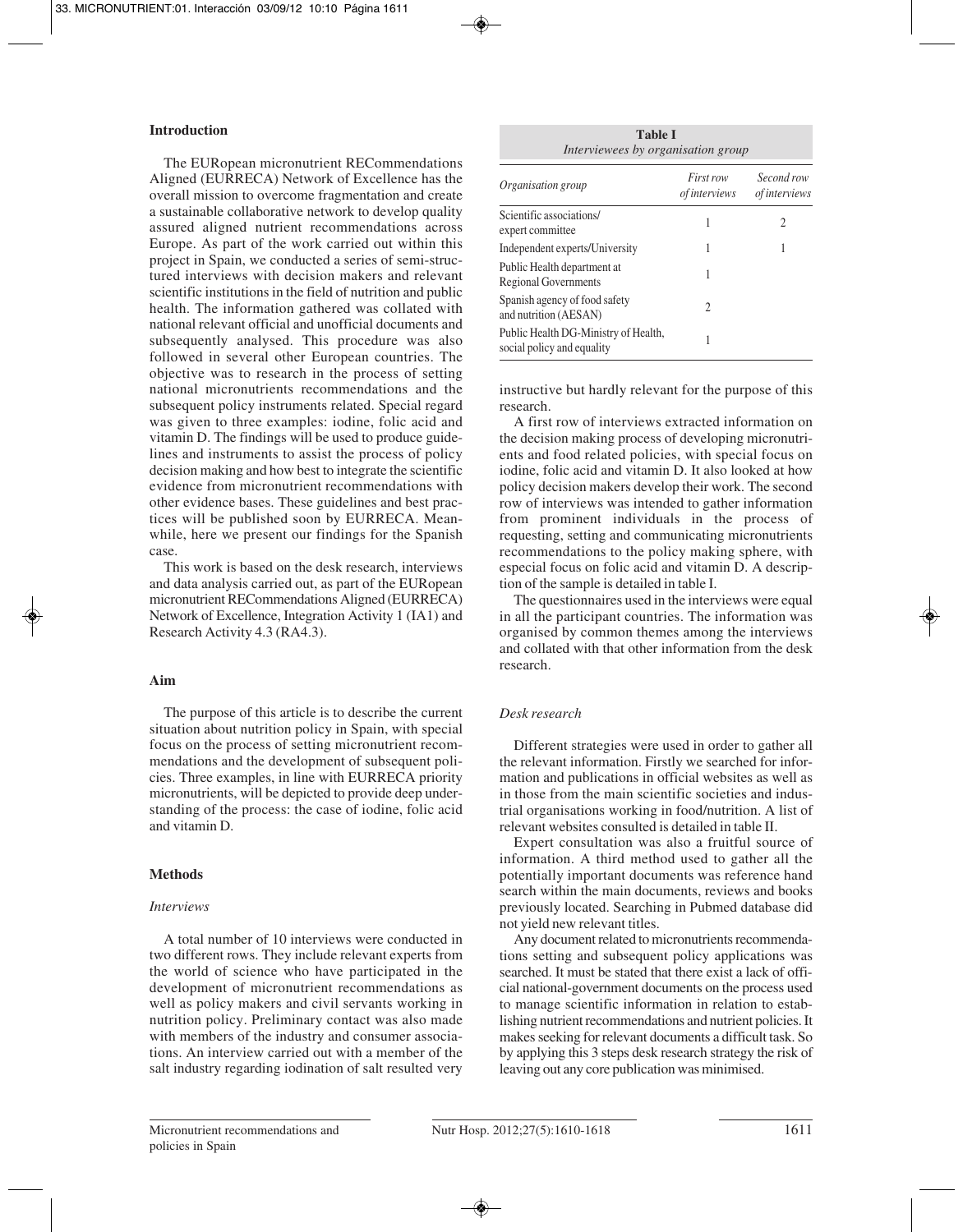| <b>Table II</b><br>Relevant websites                                      |                              |  |  |
|---------------------------------------------------------------------------|------------------------------|--|--|
| Spanish agency of food safety<br>and nutrition (AESAN)                    | www.aesan.msc.es             |  |  |
| Ministry of health, social policy<br>and equality                         | www.msps.es                  |  |  |
| Complutense University of Madrid (UCM)                                    | www.ucm.es                   |  |  |
| Spanish Society of Endocrinology<br>and Nutrition (SEEN)                  | www.seen.es                  |  |  |
| Spanish Nutrition Foundation (FEN)                                        | www.fen.org.es               |  |  |
| Spanish Society for Dietetics and<br>Food Sciences (SEDCA)                | www.nutricion.org            |  |  |
| Spanish Nutrition Society (SEN)                                           | www.sennutricion.org         |  |  |
| Spanish Society of Community<br>Nutrition (SENC)                          | www.nutricioncomunitaria.com |  |  |
| Spanish Society of Parenteral and Enteral<br>Nutrition (SENPE)            | www.senpe.com                |  |  |
| Spanish Federation of Nutrition, Dietetics<br>and Food Societies (FESNAD) | www.fesnad.org               |  |  |
| Federation of Food and Beverage<br>Industries (FIAB)                      | www.fiab.es                  |  |  |

# **Results and discussion**

### *Nutrition policy in Spain. In brief*

In Spain, nutrition is ruled under the area of Public Health. The distribution of competencies and regulatory capacity into centralised and decentralised institutions make Public Health to be disseminated between the national and regional levels. Thus, the body responsible at the national level is the Ministry of Health and Consumption via the Spanish Agency for Food Safety and Nutrition (AESAN), whilst at the regional level are the public health authorities within the Autonomous Communities. The result is a fragmented group of guidelines and strategies among regions, which in general has been just supervised at the national level, failing to attempt a nationally coordinated strategy. Moreover, nutrition in Spain receives little attention from the Public Health sector, compared to other European countries, and this seems to be a regional trend since no European Mediterranean country has historically have a formal nutrition policy at the national level (except for Malta).1

In the decade of 1960 was established the *EDALNU Program* by the Spanish Government, FAO and UNICEF. This program developed food consumption surveys and established a classification of foods in 7 groups represented as a wheel. Later, in the decade of 1980, the Ministries of Health and Agriculture, regional governments and research institution have conducted activities such as food availability surveys and dietary intake assessments. Also, they have developed recommendations, dietary guidelines and campaigns to establish healthy dietary habits and lifestyles in the population. All this activities have

raised awareness on recent changes in diet and life style for the Spanish population, with high fat intake and an increase in obesity rates in children, adolescents and adults.2 In order to tackle this situation of high prevalence of obesity, in 2005 the Ministry of Health and Consumption presented the *NAOS strategy*, a national plan designed to prevent obesity by means of the improvement of dietary habits and the promotion of physical activity.3 The approach was multidisciplinary, involving many stakeholders in the planning and implementation of a wide range of actions, with a special focus on children and adolescents as studies showed a tendency to an increase in overweight and obesity in these groups in the last decades.4

NAOS implemented a wide range and active involvement of stakeholders in different areas, targeting actions in communities and families, schools, the industry, the health system and also the creation of an observatory of obesity.5 It is remarkable that AESAN main activity before 2005 was related to food safety. Moreover, it has been argued in the interviews conducted as part of our research that the authorities' efforts nowadays are mainly focused on obesity (nation and regionally), with little room for other initiatives in the area of nutrition policy. Hence, apart from NAOS strategy, the current nutrition policy in Spain has not changed drastically regarding fragmentation and necessity of nation wide coordinated actions. It is therefore the case of policies concerning micronutrients, with a lack of official national-government documents on the process of establishing nutrient recommendations and nutrient policies, as well as how scientific information is used in these processes, when existing.

### *Nutrients and micronutrients recommendations*

Two main characteristics define the nutrition recommendations in Spain, one being the consequence of the other: on the one hand the atomisation of efforts in many institutions (scientific) without an integrated approach, and on the other a lack of Government initiative in the form of official requests for recommendations setting regarding nutrients and micronutrients. As a result there exist several recommendations elaborated in parallel, and isolated from the government, by different scientific societies and universities.

The scientific community has played a capital role acting as advisory boards and always providing scientific evidence. Many of their reports and guides are available at governmental official sites (e.g. AESAN). Beyond from that, they have taken the initiative to develop nutrient recommendations. The motivation to undertake this work by their own, as stated by members of these organisations to this research, can be summarised as:

• International context. Many countries have been setting and updating their recommendations for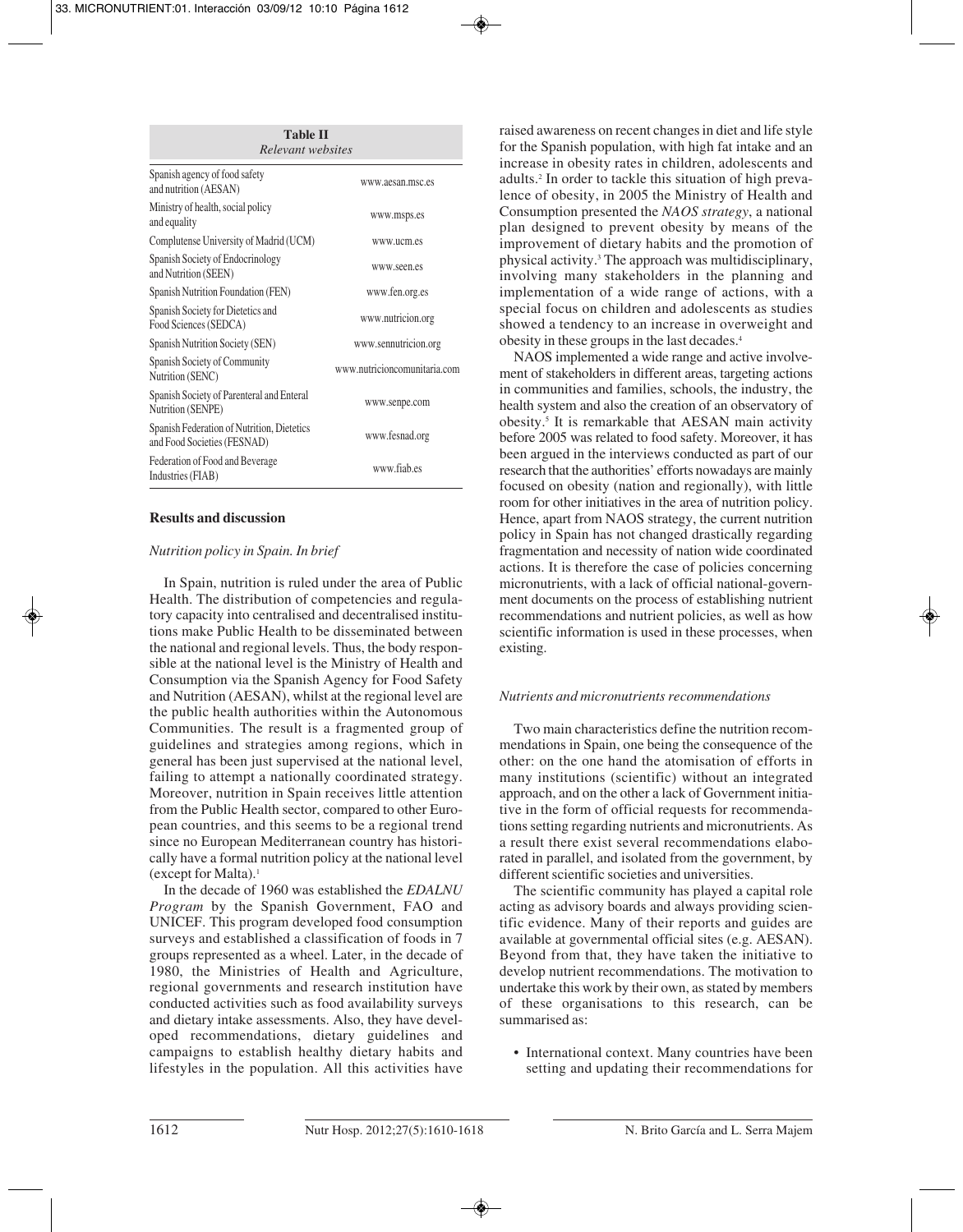| <b>Table III</b><br>Nutrient recommendations available in Spain                                                                                                                                                                                                                                       |                                                    |  |
|-------------------------------------------------------------------------------------------------------------------------------------------------------------------------------------------------------------------------------------------------------------------------------------------------------|----------------------------------------------------|--|
| Recommendation                                                                                                                                                                                                                                                                                        | <i>Institution responsible</i>                     |  |
| Moreiras O, Carbajal Á, Cabrera L, Cuadrado C. Tablas de composición de alimentos.<br>Ediciones Pirámide S.A. 15 <sup>ª</sup> edición. Madrid. 2011 <sup>7</sup>                                                                                                                                      | Complutense University of Madrid                   |  |
| Ortega RM. La Composición de los alimentos: herramienta básica para la valoración nutricional.<br>Editorial Complutense. Madrid. 2004 <sup>8</sup>                                                                                                                                                    | Complutense University of Madrid                   |  |
| Serra Majem L, Aranceta J, on behalf of the SENC working group on Nutritional Objectives<br>for the Spanish Population. Nutritional Objectives for the Spanish Population: Consensus from the<br>Spanish Society of Community Nutrition. Public Health Nutrition 2001; 4 (6A): 1409-1413 <sup>9</sup> | Spanish Society for Community Nutrition (SENC)     |  |
| Martínez A, Cuervo M, Baladia E et al. Ingestas dietéticas de referencia (IDR) para la población<br>española. Madrid, Federación Española de Sociedades de Nutrición, Alimentación<br>v Dietética. 2010 <sup>10</sup>                                                                                 | Spanish Federation of Nutrition Societies (FESNAD) |  |

many years, so action was perceived as necessary in Spain too.

- There was evidence about the deterioration of the Spanish population dietetic profile coming from epidemiologic studies.
- Self motivation and core interest. A need to have recommendations for research, education and public health campaigning purposes.

Consequently, several documents proposing recommended intakes of energy and nutrients coexist. In general, the concept of recommended intake, as used in the different tables of recommendations, corresponds to *Recommended Dietary Allowance*, one of the four levels of *Dietary Reference Intakes* (DRI) as defined by the USA Institute of Medicine, or to the *Recommended Nutrient Intakes* used in the UK.<sup>6</sup> A list of the different recommendations available is shown in table  $III<sup>(1)</sup>$ 

The first document containing information on recommended intakes dates from 1971 (Varela G, García D, Moreiras O. La nutrición de los españoles. Diagnóstico y recomendaciones. Instituto de Desarrollo Económico. Madrid. 1971),<sup>11</sup> but it is in 1985 when the first Spanish recommendations are published by the Department of Nutrition at the Complutense University of Madrid (UCM) by the same author.<sup>12</sup> In addition to nutrient recommendations, containing reference values for micronutrients, the document included large food composition tables. It has been reviewed and expanded several times, in 1998 and later in 2006, with the  $15<sup>th</sup>$  and last edition published in 2011.7 Also from the Department of Nutrition at UCM, another set of energy and nutrients recommendations has been developed for research and educational purposes by Ortega RM et al., 1994 and updated in 20048 and 2009. Although coming from the same insti-

(1) Some other recommendations were found, for example by SEDCA. We decided to exclude it, as no specifications for data neither for methodology were given. http://www.nutricion.org/ recursos\_y\_utilidades/necesid\_nutrientes.htm

tution, these two sets of recommendations differ from each other in the segmentation of the population groups and values for some nutrients as iodine, vitamin D and folate.

Moreover, different scientific societies have developed their own recommendations. A remarkable effort corresponds to the Spanish Society of Community Nutrition (SENC), who published a consensus document on dietary guidelines for the Spanish population  $(1995)^{13}$ including *nutritional objectives*specific for Spain (values for iodine and folate are included but not for vitamin D). It was the first time that Food Based Dietary Guidelines in the form of a pyramid were adapted to the Spanish population. An update of this consensus document was released in 2001.9 It was an open and including process with the participation of more than 100 experts and professionals from different sectors.

Recently, the Spanish Federation of Nutrition, Dietetics and Food Societies (FESNAD) set an expert committee to coordinate the transition from the traditional recommended intakes to the broader concept of Dietary Reference Intakes (DRI) for the Spanish population.14 The DRI comprise up to four different values for different uses: *Recommended Dietary Allowances, Adequate Intakes, Estimated Average Requirements, Tolerable Upper Intake Levels*. The first step of this process (out of three) has been published in 2010.10 The publication constitutes an important attempt to coordinate the atomised expertise previously existing. Nevertheless the DRI proposed in this document have been criticised due to the methodology used in the process.

None of the initiatives explained above has been the result of an official request by the government or competent authority. They have arisen from the effort of motivated institutions and experts working in the field of nutrition and public health.

# *Legislation for labelling*

The recommended nutrient reference values for the labelling of foods were established by the Real Decreto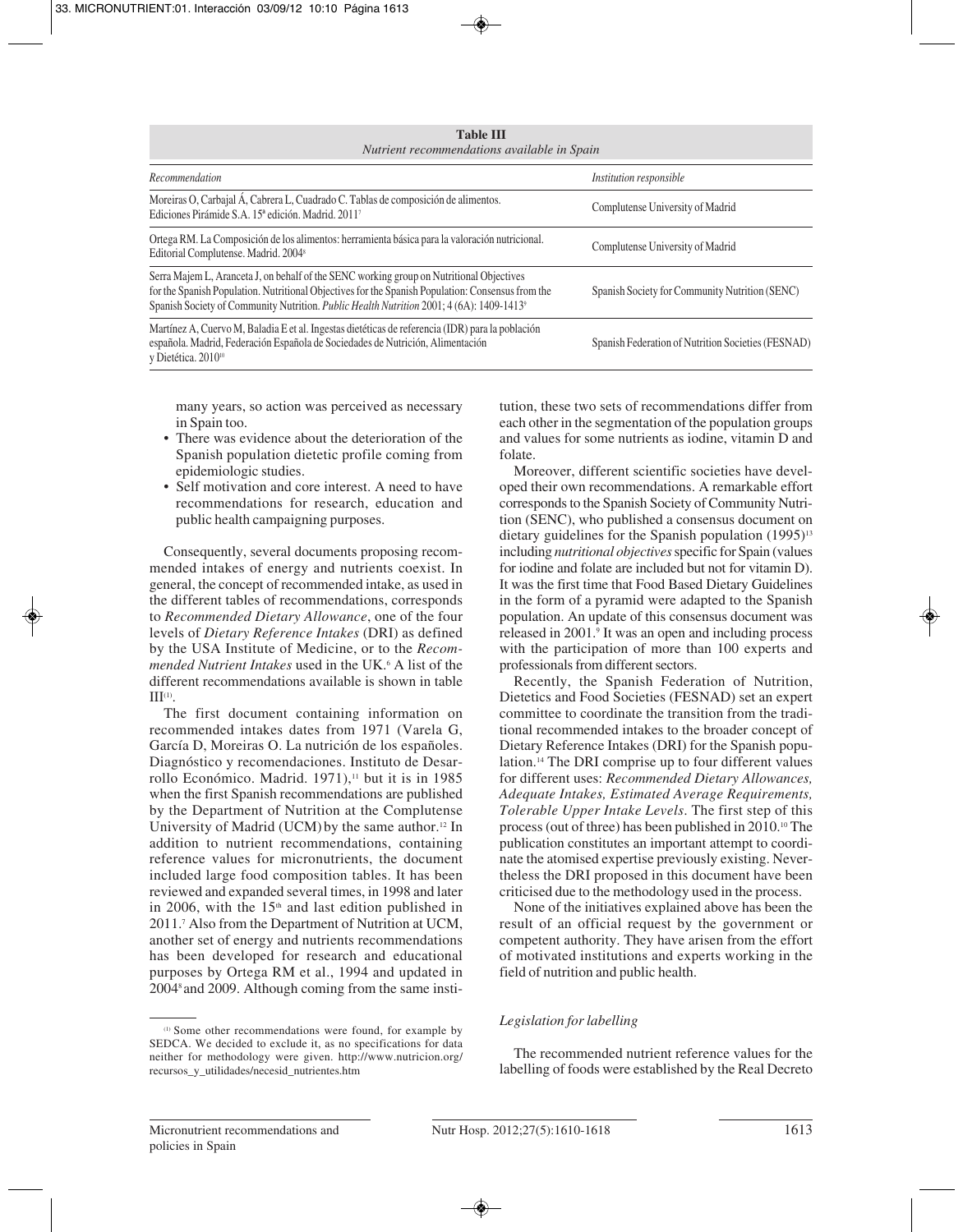1669/2009.15 It incorporates to the Spanish legislation the Directive 2008/100/EC of 28 October 2008 which amends Council Directive 90/496/EEC on nutrition labelling for foodstuffs as regards recommended daily allowances, energy conversion factors and definitions. The latter had been transposed to a national norm by Real Decreto 930/1992<sup>16</sup> on food labelling, therefore the purpose of RD 1669/2009 was, among others, updating the values for minerals and vitamins recommended daily allowances as requested by the EC legislation, for the sake of the equal and effective functioning of the European internal market.

# *Reviewing the process of establishing recommendations*

When analysing carefully the different recommendations coexisting in Spain, it can be found that in some occasions the data and methodology used in the process of establishing the values for intakes is not clearly explained.10 In the same way, it has been stated in our interviews that in some cases they are the opinion of a group of experts at the light of the international publications and the available national data, when it exists. In the following paragraphs we will look more closely to those recommendations where a more clear explanation of the methodology used is provided.

The process of establishing *Nutritional objectives* and food based dietary guidelines, is well explained in the consensus document published in 2001 by SENC.9,17 In brief, consumption analysis of macro and micro nutrients utilising data from the principal nutrition studies conducted in Spain allowed for quantification of the value corresponding to the  $75<sup>th</sup>$  percentile for nutrients targeted for increased intake. For nutrients for which intakes were to be reduced,  $25<sup>th</sup>$  percentile was applied. These values constituted *intermediate nutritional objectives* which reflected reachable goals given that 25% of the Spanish population was already meeting the nutrient objectives. *Final nutritional objectives*, long term goals, were based on available scientific evidence within the context of the EURODIET project and incorporated adaptations that reflected the Mediterranean reality and idiosyncrasy in Spain. The document included nutritional objectives for iodine, folic acid, calcium, sodium and fluoride, based on the Recommended Nutrient Intake values (RNI) available in the international literature. No value for vitamin D was included, perhaps because as reflected in some interviews, awareness of the necessity of action regarding vitamin D is more recent than in the cases of iodine and folic acid.

The methodology used by the expert committee set by the Spanish federation of nutrition, dietetics and food societies (FESNAD) for establishing Dietary Reference Intakes for the Spanish population, is well explained in the publication "Ingestas Dietéticas de Referencia (IDR) para la población española"

(Ediciones EUNSA, Navarra) published in 2010.10 This publication corresponds to the first step of a process of 3, overall consisting in:

- 1. Compilation of well documented DRIs from different international institutions (OMS, FAO, IOM/EEUU and different EU countries) and adapt them to the Spanish population.
- 2. Compilation of methodologies and data from Spanish studies.
- 3. Elaboration of Spanish IDR, by means of completing data from international studies with Spanish studies. When possible calculating DRI from Spanish data exclusively.

The document justifies the methodology used by arguing that the process for establishing DRI in the countries reviewed is not based exclusively in data from the own country or areas geographically close. For instance studies used by the Food and Nutrition Board-Institute of Medicine (FNB-IOM) to establish DRI for the USA population are based in USA population studies as well as in British, Dutch, Swedish and Australian ones. This, added to a lack of sufficient studies from Spain, make in the view of the authors the American FBM-IOM and some other recommendations to be suitable for the Spanish population. So, for vitamins and minerals, chosen DRIs were based in values from other countries when they were backed by scientific evidence, and when not, directly taken from the FNB-IOM values. For pregnant woman also values from the Spanish recommendations by Moreiras and col. were taken for several micronutrients.

Several experts interviewed observed this procedure questionable and not in line with the criteria developed by EURRECA for the establishment of micronutrient recommendations, therefore methodologically poor.

In conclusion, there exist an urgent need for coordinated action in the field of micronutrient recommendations, fostered by the health and nutrition official authorities with financial support and clear terms of reference (in line with responses from interviewees). Nutritional objectives set by SENC in 2001 can be worth to note.<sup>18</sup> The proposal from FESNAD encompasses some of previously stated requirements, however there are important criticisms regarding the methodology employed.

# *Key messages from key stakeholders: the value of interviews*

From the detailed analysis of the interviews conducted, themes and topics common to several interviewees were identified. All together, they account for an accurate description of the current situation regarding nutrition policy, the process of setting up recommendation and the use of this information for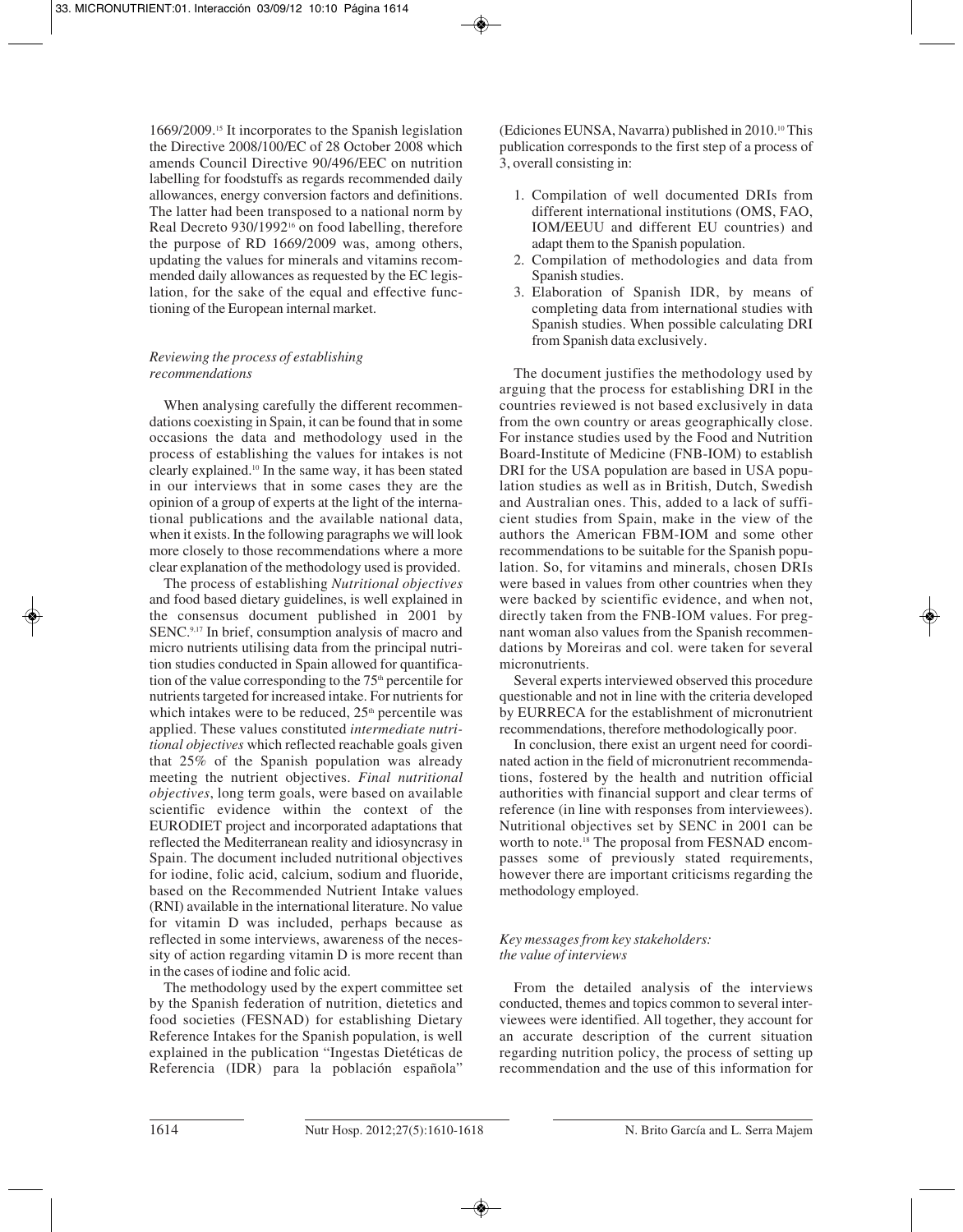policy purposes. The value of this information is on the long experience of those selected and interviewed as they are prominent actors in the Spanish nutrition field, participating in nutrition research, public education and policy development for many years. In the case of Spain, it is especially important since micronutrient policy is not well developed, with a remarkable absence of official documents on the request of micronutrient recommendations, deliberations during the process of establishing them or the development of policies in this area.

Common themes and quotes extracted from the interviews sustain the situation described above and also the case studies for iodine, folic acid and vitamin D in the next section.

# *From recommendations to policy (or vice versa). The case of iodine, folic acid and vitamin D*

*"These examples are very good ones because iodine is water under the bridge, folic acid is the present, a today's issue,. And vitamin D is the forthcoming future"*

> Interviewee reflection on micronutrient policies in Spain.

# *The case of Iodine*

According to WHO, dietary deficiency of iodine is one of the most frequent nutritional causes of preventable impaired cognitive development. Important conditions associated to this deficiency are goitre and cretinism. Also mild iodine deficiencies in pregnant women are associated with problems in the periconceptional period as well as hearing and cognitive deficiencies in children.19

In Spain, Iodine deficiency disorders (IDD) have decreased from a widespread situation in the previous decades.20 IDD is a well recognised problem. Scientific societies are striving for the eradication of the problems associated to these disorders. For instance, the Spanish society of endocrinology and nutrition (SEEN) has created a working group for  $IDD^{(2)}$  who has been developing educational materials and creating awareness for more than 25 years.

In line with WHO and the International Council for the Control of Iodine Deficiency Disorders opinions, SEEN has stated that the solution is as easy as the use of Iodine fortified salt for meal preparation. They advocate for a Universal Salt Iodination (USI), meaning that any salt for human or animal use, including the food industry, should be iodinated.21 In Spain USI has not been adopted as a general strategy, nevertheless:

- Legislation. In 1983 a decree (Real Decreto 1424/1983 27<sup>th</sup> of April) was approved on the addition of 60mg of Iodine per Kilogram of salt. However, the scientific associations and foundations have criticized the government because of the lack of campaign efforts for the promotion of use of Iodinated salt.
- OMS classifies Spain as in optimal Iodine nutrition condition, $22$  but there are big differences among autonomous communities. Some regional governments have regulated a compulsory use of iodine fortified salt in schools (Asturias, Galicia), making endemic goitre to disappear.23
- Educational campaigns. Systematic educational campaigns in the Basque Country have increased very significantly the intake in the population via consumption of fortified salt. Also the use of iodinated salt at school is recommended in NAOS strategy.
- Iodine supplementation is subsidised by the national health system under medical prescription<sup>(3)</sup>. There exist higher intake requirements during pregnancy and lactation, making difficult to achieve a sufficient intake through the diet. This responsibility in the hands of practitioners.

Even though the first actions to overcome IDD date from the early eighties, isolated actions to encourage the use of iodinated salt do not suffice. There is a need for public health measures to eradicate irreversibly these problems from the Spanish population.<sup>21</sup>

# The value of interviews

Insights from the interviews conducted as part of our research can help to contextualise the policies on Iodine (table IV).

# *The case of folic acid*

According to the Spanish dietary assessment by the Food Consumption Panel, the average energy and nutrient intake excesses 80% of the recommended value except for zinc and **folic acid** in men and women between 20-39 years old.<sup>24</sup>

In Spain, intake recommendations for Folic Acid are based on the prevention of megaloblastic anaemia. Folic acid deficiency during pregnancy is a major cause for baby neural tube defects; therefore a good folic acid status is important in the periconceptional period, especially before and during the first three months of pregnancy. Therefore some studies encourage to disseminating appropriate guidelines not only among gynecologists but also among family and

<sup>(2)</sup> The group changed name in 2010 to *Working Group for Iodine Deficiency and Thyroid Dysfunction*. http://www.seen.es/index. html?anterior=http://www.seen.es/endocrinologia/grupos-yodo.html

<sup>(3)</sup> It is also the case of other micronutrients, especially folate during the periconceptional period, but also vitamin D.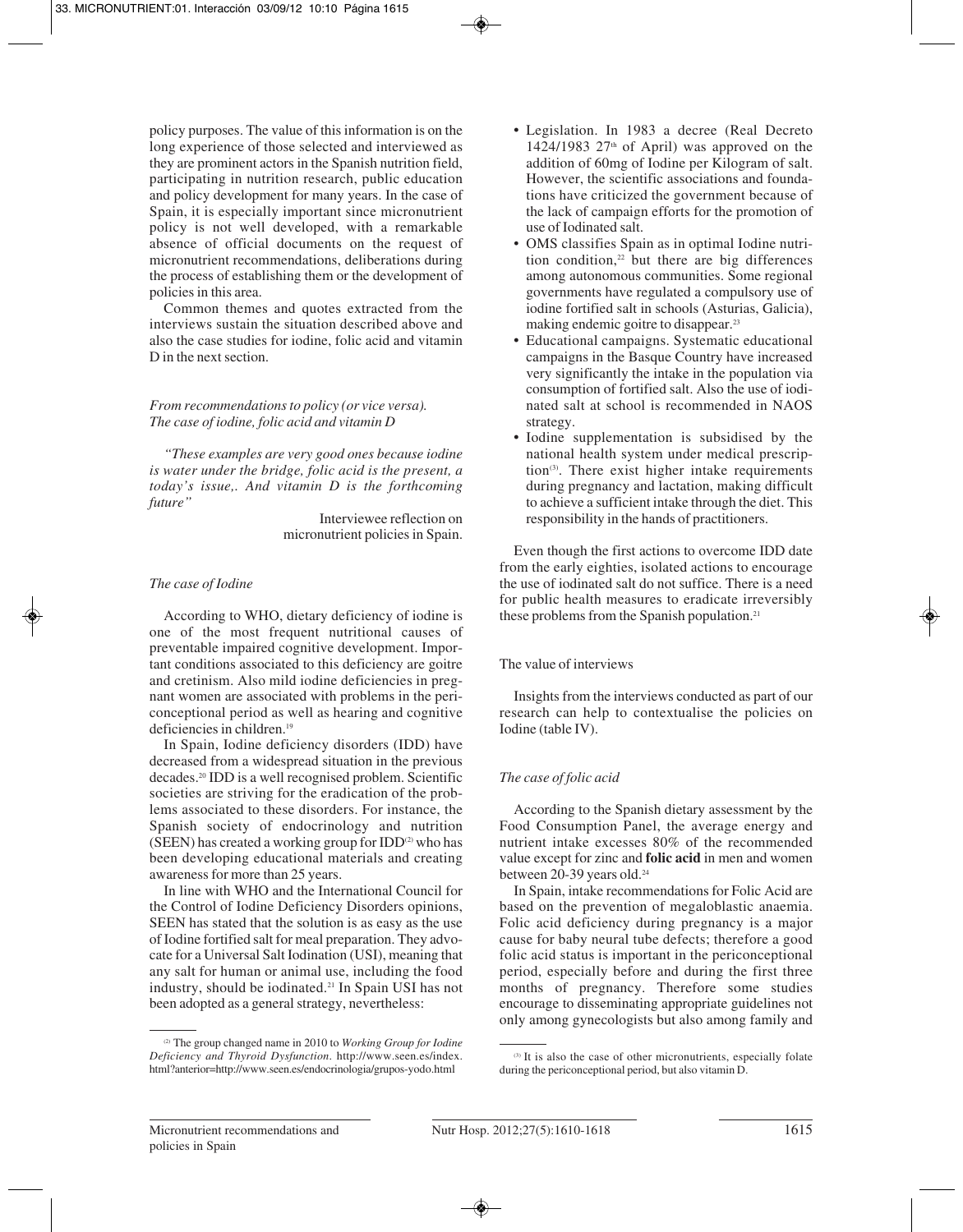| <b>Table IV</b><br>Insights from the interviews to contextualise the policies on iodine       |                                                                                                                                                                                                                                                                                                                                    |  |  |
|-----------------------------------------------------------------------------------------------|------------------------------------------------------------------------------------------------------------------------------------------------------------------------------------------------------------------------------------------------------------------------------------------------------------------------------------|--|--|
| The process of setting policy options: deliberations during the process.                      | "It was considered to make obligatory the use of salt with iodine but<br>the idea was abandoned because it can cause thyrotoxicosis in some                                                                                                                                                                                        |  |  |
| (Context: during the early years of decree 1424/1983 27 <sup>th</sup> of April)               | patients"                                                                                                                                                                                                                                                                                                                          |  |  |
| The process of setting policy options:                                                        | "It was important to see if the consumer would choose iodinated salt<br>from the shelter (). Distribution studies were done"                                                                                                                                                                                                       |  |  |
| (Context: during the early years of decree 1424/1983 27 <sup>th</sup> of April)               |                                                                                                                                                                                                                                                                                                                                    |  |  |
| Stakeholders' concerns on salt fortification.                                                 | "Groups on hypertension were not keen on using the salt as the<br>vehicle for iodine. It looked like an increase in salt consumption<br>could be apropitiated, they were worried and made a racket" ()<br>[Finally] there was no impact in salt consumption; rather it has<br>decreased systematically in the last years in Spain" |  |  |
| Policy action in iodine is the most clearly represented in Spain,<br>regarding micronutrients | "It is the clearer and more documented process we have at national<br>level"                                                                                                                                                                                                                                                       |  |  |

| <b>Table V</b><br>Insights from the interviews to contextualise the policies on folic acid                                                  |                                                                                                                                                                                                                                                                                                                                                          |  |
|---------------------------------------------------------------------------------------------------------------------------------------------|----------------------------------------------------------------------------------------------------------------------------------------------------------------------------------------------------------------------------------------------------------------------------------------------------------------------------------------------------------|--|
| Disagreement regarding the need for action: nutrition authorities vs.<br>scientific institutions.                                           | "regarding vitamin D and folate, perhaps our studies have not shown<br>that there exist a need for action about deficiencies as strong as to<br>deserve a strategic line in our nutritional policy"<br>Vs.<br>"In folate and vitamin D there is tiny done"<br>"I would say vitamin D is a priority for public health nowadays.<br>And folate, of course" |  |
| Lack of action by authorities regarding policy instruments.                                                                                 | "In Spain [action regarding folate supplements] it has been led by<br>professional societies, the gynaecology, ¿ok? paediatrics also,<br>in other words, it has not been steered by any official mean"                                                                                                                                                   |  |
| Preference for "soft" policy instruments by the authorities.                                                                                | "[advice on folic acid supplementation for childbearing age woman]<br>it is a matter of inclusion in medical protocols. If so, then a law is not<br>necessary; regulation is not necessary"                                                                                                                                                              |  |
| Scientific uncertainty conditioned the process of setting up folic acid<br>recommendations (nutritional objectives by SENC, 1995 and 2001). | "There was uncertainty especially in the efficacy/safety relationship<br>folic acid could hide vitamin B12 deficiency. If we were reticent was<br>to avoid any problem later"                                                                                                                                                                            |  |
| Other kinds of uncertainty affected the process from recommendations<br>to policy.                                                          | "We'd have liked flour fortification with folic acid as a public health<br>experience  but the flour business was afraid because the<br>government was reluctant to take any responsibility so fortification                                                                                                                                             |  |
| (Context: Consensus from the Spanish Society of Community Nutrition, 2001).                                                                 | now is more a marketing strategy than a public health measure"                                                                                                                                                                                                                                                                                           |  |

general practitioners and health professionals working at family planning centers.25

Folic acid importance in the prevention of cardiovascular diseases, cancer and other neurodegenerative diseases are also factors to encourage an increased intake in the population.

- The authorities in several countries have adopted different norms related to folic acid, fortifying staple food such as dairy products or cereals. Mandatory fortification is preferred in some countries (USA, Canada or Chile) while voluntary fortification of products by the industry is chosen in most of the European countries, including Spain.<sup>26,27</sup>
- Educational documents, food based dietary guidelines, encourage the consumption of foods which contain folic acid during pregnancy (400 μg/day).<sup>28</sup>
- Folic acid supplementation is subsidised by the national health system under medical prescription. Medical doctors encourage the use of supplements in target groups at risk of deficiency (women at childbearing age, pregnant/lactating woman, and elderly people).

# The value of interviews

Insights from the interviews conducted as part of our research can help to contextualise the policies on folic acid (table V).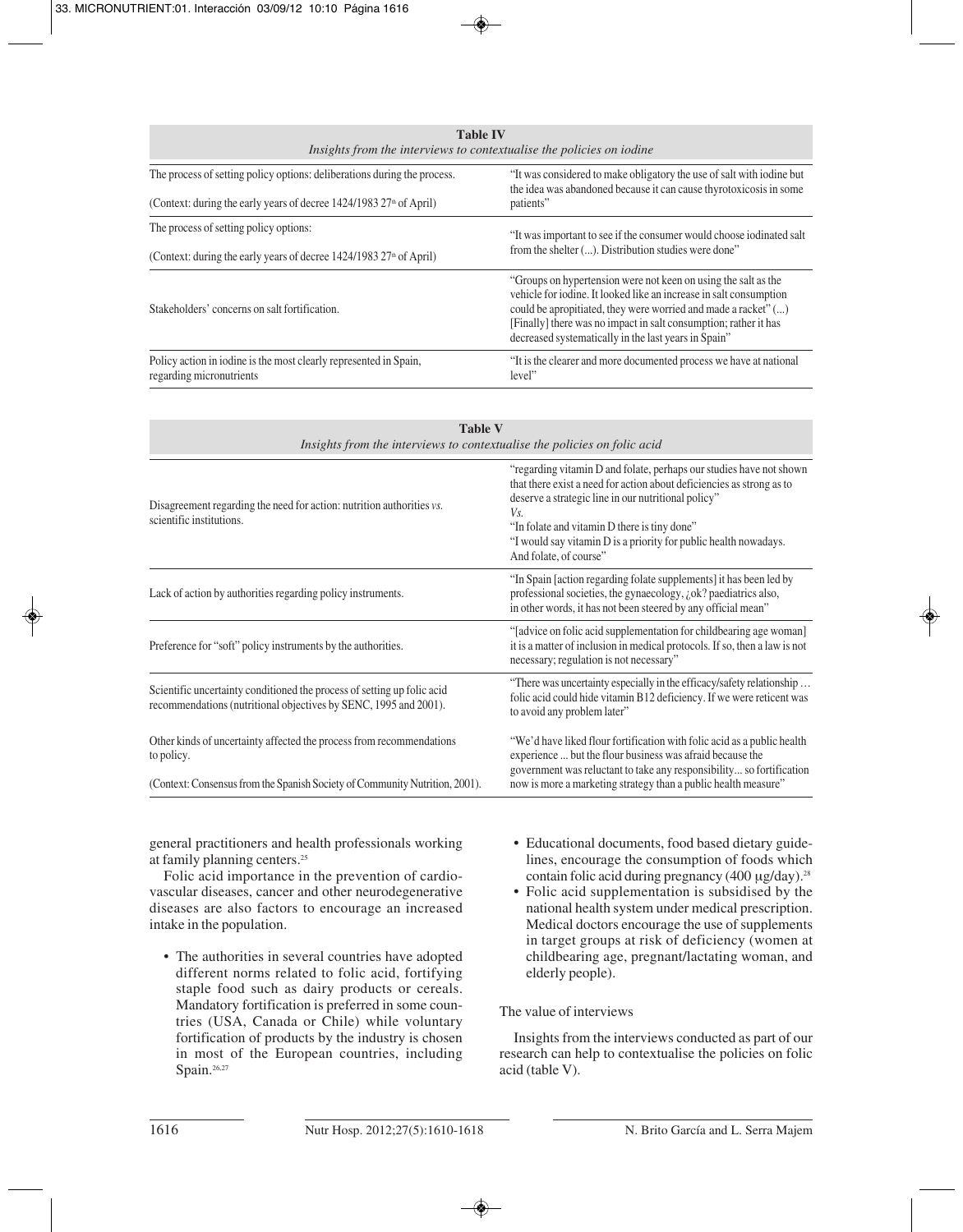**Table VI** *Insights from the interviews to contextualise the policies on vitamin D*

| Disagreement regarding the need for action: nutrition authorities vs.<br>scientific institutions.                                                                                                                                | "regarding vitamin D and folate, perhaps our studies have not shown<br>that there exist a need for action about deficiencies as strong as to<br>deserve a strategic line of our nutritional policy"<br>Vs.<br>"vitamin D is a topic where we have to push action because is a very<br>vulnerable nutrient and also it is seen that fortification policies<br>provide many benefits to the population"<br>"I would say vitamin D is a priority for public health nowadays ()" |
|----------------------------------------------------------------------------------------------------------------------------------------------------------------------------------------------------------------------------------|------------------------------------------------------------------------------------------------------------------------------------------------------------------------------------------------------------------------------------------------------------------------------------------------------------------------------------------------------------------------------------------------------------------------------------------------------------------------------|
| Good practices in the skimmed products industry play an important role.                                                                                                                                                          | "as in other countries when the industry produces skimmed<br>products, it is normally enriched with vitamin E and D because these<br>vitamins go away with the fat. they are automatically enriched ()<br>industry codes of good practices"                                                                                                                                                                                                                                  |
| Some think vitamin D fortified products should be facilitated in order to be<br>reachable in the market for disadvantaged groups.<br>(Context: nutrition problems seen as a public health issue related to social<br>inequality) | "Consumers association are rather far away, there is no influence,<br>why there are not more vitamin D products in the market, cheaper<br>so can be given to disadvantaged groups? It is important because<br>nutrition can be seen also as a social inequality issue"                                                                                                                                                                                                       |

# *The case of vitamin D*

In Spain, during the period 2000-2006 the relation Calcium/vitamin D intake for the population between 20 and 39 years old has been less than the recommended. As skin efficacy to synthesise this vitamin decreases in the old age, dietary intake is critical. In addition, the Survey in Europe on Nutrition and the Elderly: a Concerted Action (SENECA), showed that more than 50% of the sample studied in Spain was below the recommended intake for vitamin  $D$  (and several other micronutrients).<sup>29</sup> Low levels of vitamin D and calcium have been detected in children, leading to cases of rachitis, in spite of theoretical good levels of sun exposure in the country.<sup>30</sup>

Low vitamin D diets have an influence in the two most common types of osteoporosis (Type I in postmenopausal women and Type II in the elderly 70y+) in Spain.30 Likewise, it has been argued that a preventive use of vitamin D could half colon cancer cases.<sup>31</sup>

- Recommendations to raise the intake of foods rich in vitamin D for pregnant woman and elderly people can be found in different documents and websites. It is especially mentioned in food based dietary guidelines available for the public.<sup>28</sup>
- Fortification of Skimmed products with vitamin D and other liposoluble vitamins is quite common as good practices for the industry. Like in the case of folic acid, in Spain fortification is voluntary.<sup>27</sup>
- Supplementation subsidised by the national health system under medical prescription is also possible for groups at risk of Vitamin D deficiency. Osteoporosis associations are behind the raise in awareness on this issue.

# The value of interviews

Insights from the interviews will be especially helpful to understand the vitamin D context, since the

situation is of very little policy measures development (table VI).

# **Conclusions**

- There are very few policy actions regarding micronutrients in Spain. Iodine is the most documented example, with some important measures as legislative policy instrument. Efforts are nowadays in Obesity, with little room for other integrated strategies, despite of the opinion of scientific societies and public health experts.
- There exist several recommendations elaborated in parallel, and isolated from the government, by different scientific associations and universities. Data and methodologies used are not always clear.
- Anyway, it is a shared opinion that there is a need for an integrated, government supported process of nutrient and micronutrient recommendations development<sup>31</sup>. In the view of some interviewees, EURRECA will set the best practices for this task.
- "Soft" policy actions seem preferred to "hard" ones. An example is voluntary fortification preferred to obligatory measures. It is in line with the situation in other European countries.27 Also, it is considered as part of the so-called Mediterranean idiosyncrasy.<sup>1</sup> Uncertainties in the evidence and loose leadership by the government have also prevented policy actions regarding micronutrients.

# **References**

- 1. Serra-Majem L, Ferro-Luzzi A, Bellizzi M, Salleras, L. Nutrition Policies in Mediterranean Europe. *Nutrition Reviews* 1997; 55 (11): 42-57.
- 2. Quiles J, Pérez C, Serra-Majem L, Román B, Aranceta J. Situación de la obesidad en España y estrategias de intervención. *Rev Esp Nutr Comunitaria* 2008; 14 (3): 142-149.